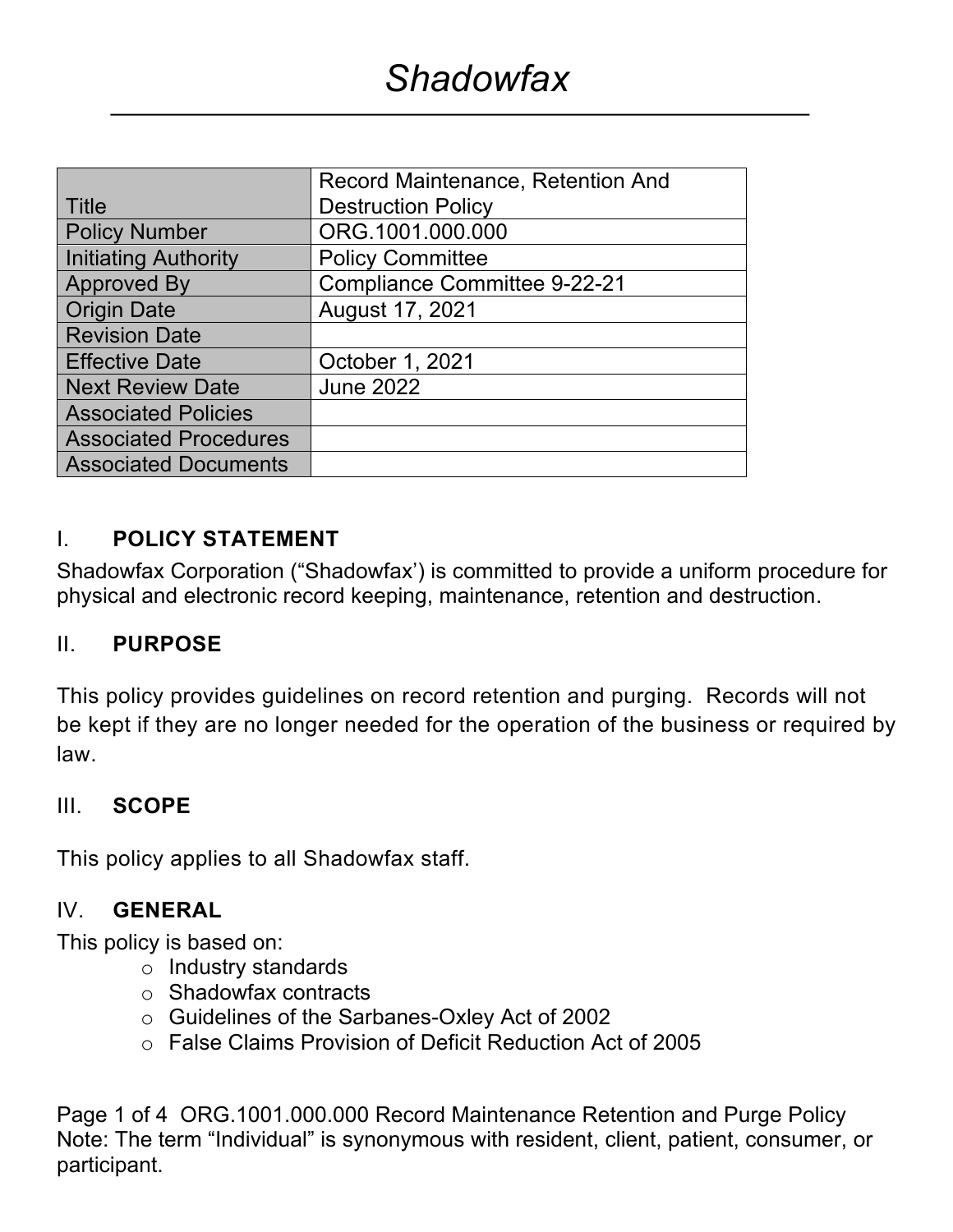- o Requirements from the Commonwealth of Pennsylvania Department of Human Services, Office of Developmental Programs for the time in the retention of compliance documents,
- o For all other records required by Chapter 6400 and Chapter 6100, which is governed by § 6100.54 (relating to record keeping). See the specific timelines in § 6100.54

# V. **POLICY**

The cost of maintaining records is an expense, which can grow unreasonably if good housekeeping is not performed. An excess of records also makes it more difficult to find pertinent records. Records shall not be kept if they are no longer needed for the operation of the business or required by law. Unnecessary records should be eliminated from the files.

Hard copy files are to be in a locked, secured area.

Files for all current staff are maintained on-site in a secure environment that provides confidentiality, limited access, and safeguards against loss or damage.

Each department will review, maintain and destroy physical and electronic records on an annual basis based on the retention duration requirements.

Each department will create a retention/ destruction procedure, chart and schedule for specific categories of records within their division in order to ensure legal compliance, and also to accomplish other objectives, such as preserving intellectual property and cost management. The procedure will include an annual date that the purge will occur and a chart for documents retention specific to the department. Each department will track all electronic files that are deleted and use the electronic file purge template. Each department will use an electronic purge tracking sheet or screen shots to track deleted electronic files within their department.

Departments must follow the organizational, finance, human resource and information technology retention/destruction charts and schedules.

Page 2 of 4 ORG.1001.000.000 Record Maintenance Retention and Purge Policy Note: The term "Individual" is synonymous with resident, client, patient, consumer, or participant. While minimum retention periods are established, the retention of the documents not included in the aforementioned categories should be determined primarily by the application of the general guidelines affecting document retention, as well as the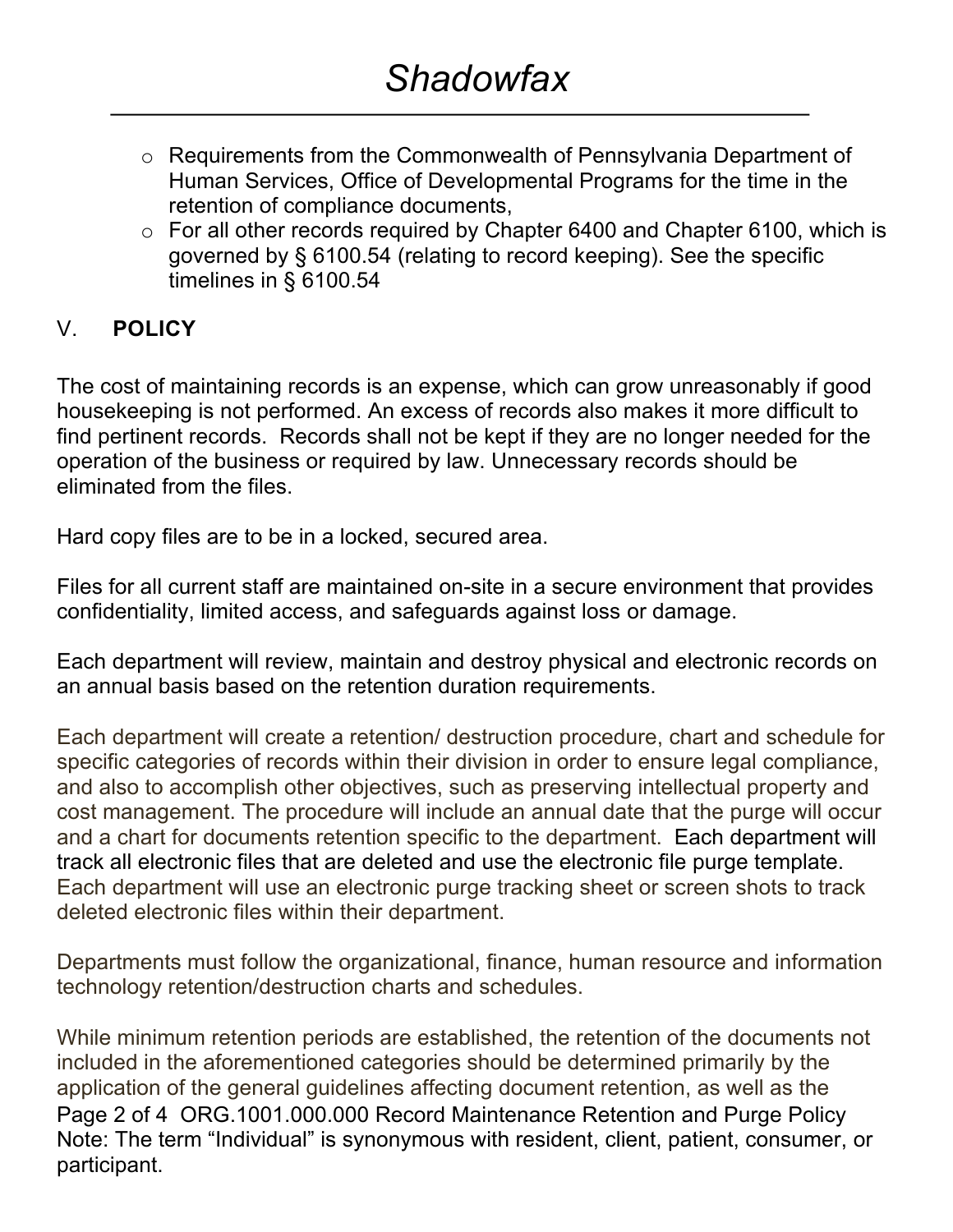exception for program contracts, licensure, litigation relevant documents and any other pertinent factors.

Department directors shall designate a responsible staff member(s) and a backup to analyze and have decision-making authority for purging expired or duplicate files. The department Director will review the electronic purge tracking sheet annually and email it to the Compliance Committee. The department Director has responsibility that new staff is made aware, during the training process, of retention and destruction policies and guidelines

All documents that have expired shall be destroyed or deleted.

The document purge process occurs annually.

**Drafts** – Drafts of all documents shall be destroyed upon approval of the final documentation.

# **Exception for Litigation Relevant Documents**

Shadowfax expects all staff to comply fully with any published records retention or destruction policies and schedules, if all staff should note the following general exception with any stated destruction schedule.

If you believe, or Shadowfax informs you, that Shadowfax records are relevant to litigation, or potential litigation (i.e., a dispute that could result in litigation), then you **must preserve those records until it is determined that the records are no longer needed. That exception supersedes any previously or subsequently established destruction schedule for those records.**

The Chief Executive Officer (CEO) may issue a notice; known as a Legal Hold, suspending the destruction of records due to pending, threatened or otherwise reasonably foreseeable litigation, audits, government investigations or similar proceedings. No records specified in any Legal Hold may be destroyed, even if the scheduled destruction date has passed, until the CEO withdraws the hold in writing.

Shadowfax takes very seriously its obligations to preserve information relating to litigation, audits and investigation. It is a federal offense to destroy, alter or mutilate any record under federal investigation. The consequences of failing to retain items

Page 3 of 4 ORG.1001.000.000 Record Maintenance Retention and Purge Policy Note: The term "Individual" is synonymous with resident, client, patient, consumer, or participant.